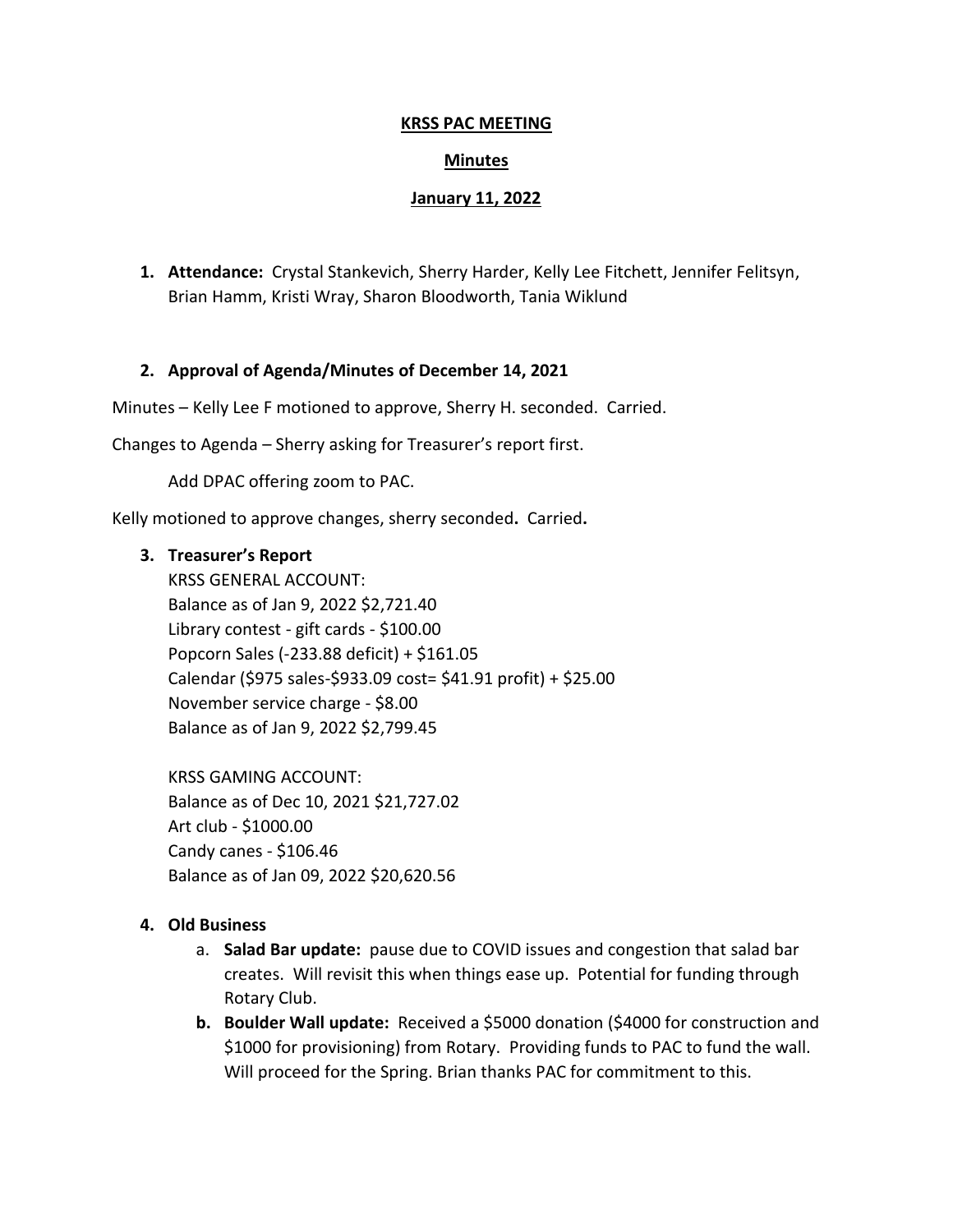- **c. Breakfast Program:** would need to prepackaged food as much as possible and spread out areas of distribution. President's Choice funding a possibility. Need is there. 300 vulnerable students in SD8 with 100 in KRSS. – need breakfast program meeting to brainstorm ideas. Kelly, Kristi and Crystal to begin process. Cereal and milk grant is available. Brian to get Brady to give update on accessible funds. Rotary?
- **d. Fundraising updates:** 
	- **i.** Popcorn**:** Purchasing popcorn created the expense will make money as this is sold.
	- **ii.** Calendar: Brian has calendar money from purchasing 6.

# **5. Principal's Report**

- Student Council did decorations and Spirit Week
- Covid19 restrictions letters went out outlining changes increased transmissibility and increased risk
- Contact tracing changed from individual tracing monitoring attendance rates on a global scale. Need parents to advise if student missing due to illness – once absences pass a threshold then school closure possible**.** Not notifying classes when there is a positive case.
- School following IH mandated protocols for parents who have issue with these on an individual basis can speak directly with teacher and principal if need be.

- Goal is to keep kids safe and stay open.

- Parent Kristi Wray asking for closed door PAC meeting to discuss issue with mask protocol. Parent advocacy services may be accessed. Thursday at 9am
- Letter to parents included information regarding reinforcing safety protocols and preparing for online transition if there is a short term closure. Making sure all students have access to technology.
- Athletics still running but tournaments cancelled. One team from another school can play. Spectators no longer permitted.
- Clubs still continuing. (semester ends Jan 28)

## **6. New Business**

- **a. DPAC adding zoom account for our PAC –** Crystal to set this up**.**
- **b. Hot Lunch –** will concentrate on grab and go breakfast program at this point**.**
- **c. Funding requests –** none ski trips coming up (1 in Jan and 2 in March) Brian to submit this.